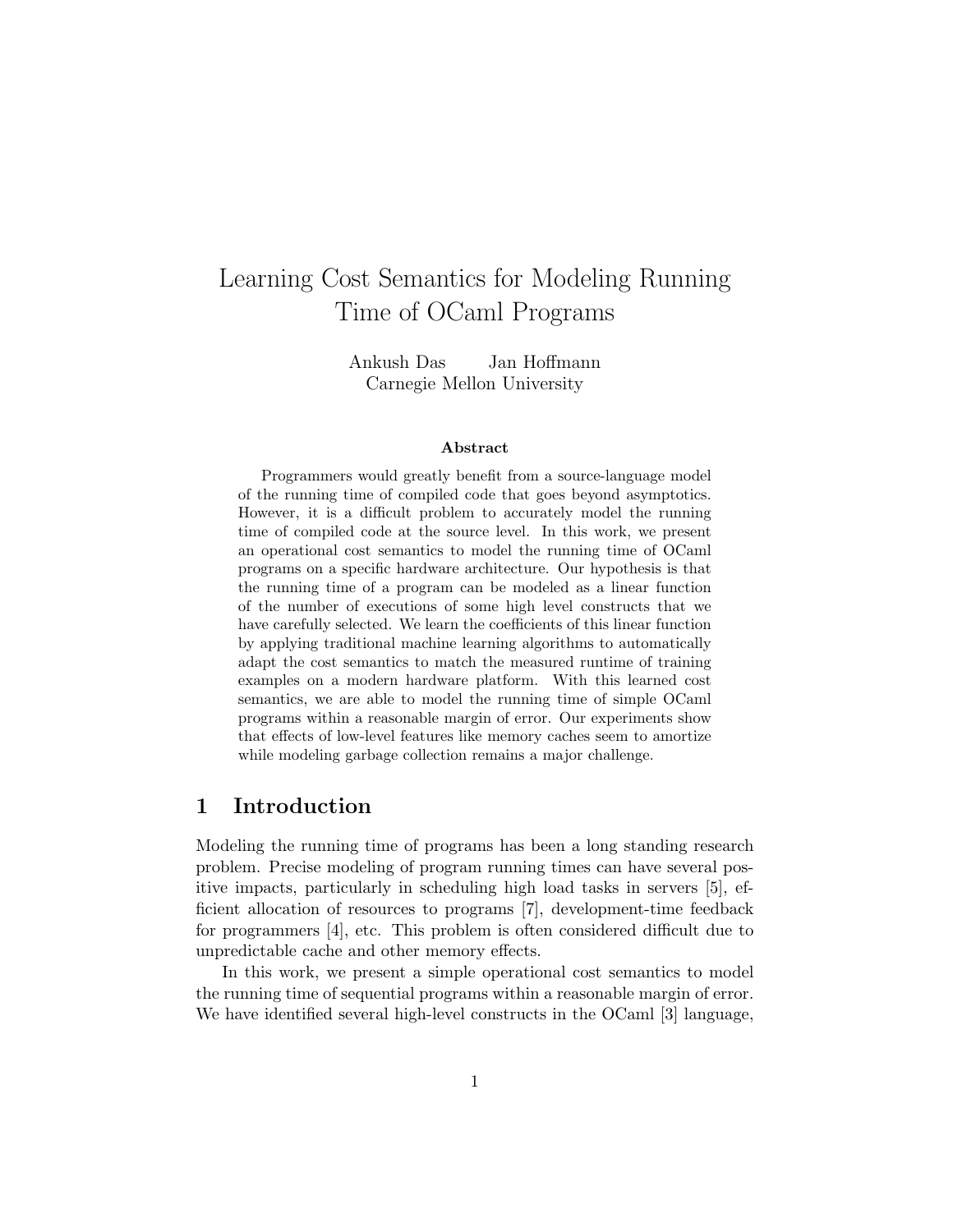and keep track of the number of executions of each construct in the semantics using an OCaml interpreter that we developed ourselves. Our semantics then models the running time of the program as a linear function of these constructs. We learn the coefficients of this linear function by running a set of carefully chosen, relatively simple programs. We measure the average running times of these programs and apply a linear regression algorithm [8] on the linear function obtained by running the programs with different inputs in our interpreter.

Once we learn the semantics, we run several test programs with our interpreter along with the derived cost semantics to get an approximate measure of the actual running time. Note that our approach is dynamic, in the sense that we run the program with our interpreter to get an approximation on the running time. With this approach, we are able to model the running time of moderately involved programs which don't call the garbage collector with an accuracy of about  $80 - 96\%$ .

#### 2 Example

Consider the following OCaml program, which computes the factorial.

let rec fact  $n =$ if  $(n = 0)$  then 1 else n \* fact  $(n-1)$ ;;  $(fact 10);;$ 

In the above program, if we count the number of high level constructs, we get

- Function Application: 11
- Integer Equality: 11
- Integer Subtraction: 10
- Integer Multiplication: 10
- Let Rec: 1

Our model follows the hypothesis that the running time of a program is the sum of the running time of each construct multiplied by the number of times that construct is executed. For the above program, the total running time is

$$
11 * T_{app} + 11 * T_{eq} + 10 * T_{sub} + 10 * T_{mult} + 1 * T_{letrec}
$$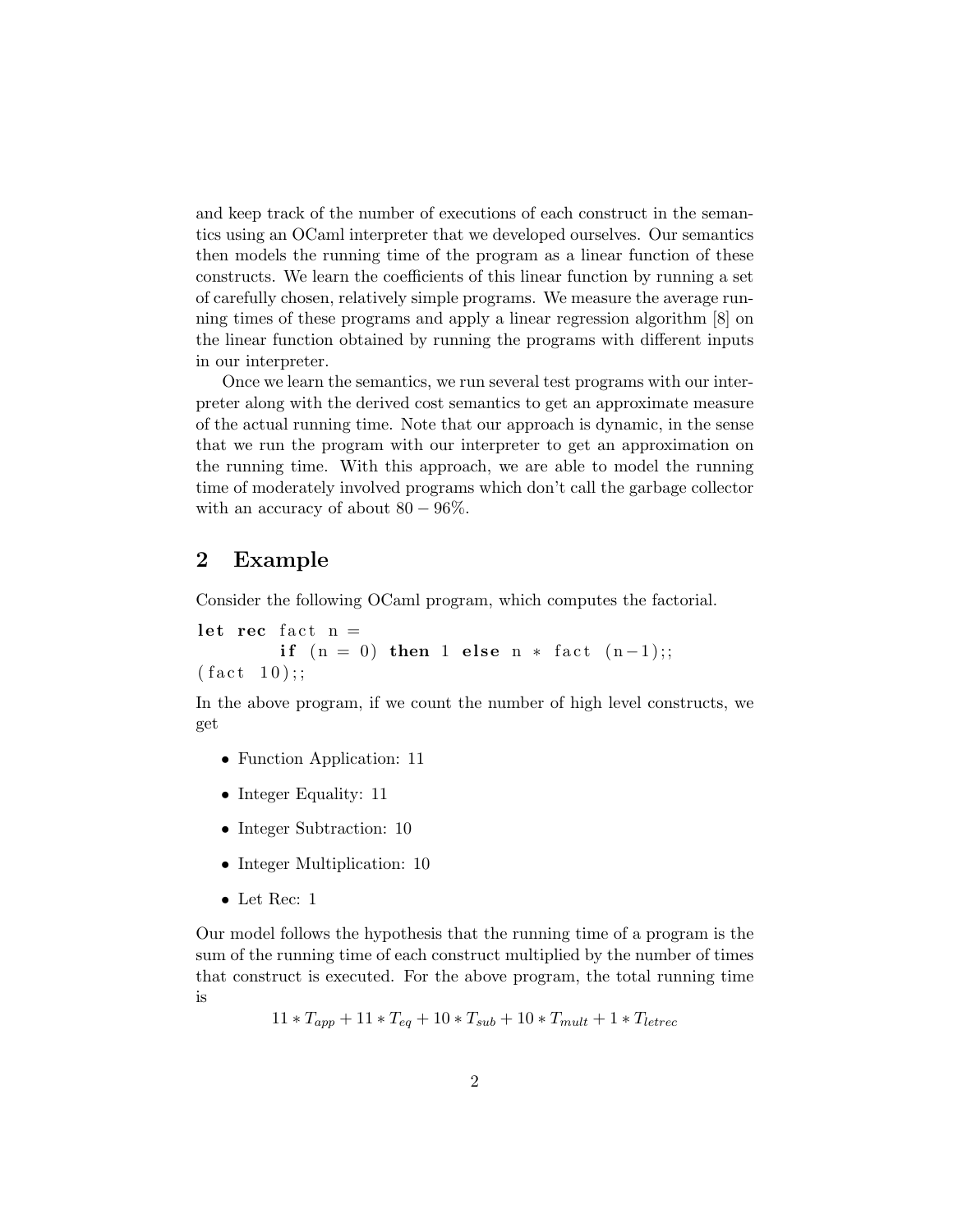The main challenge of the problem is to define an appropriate set of these constructs. Defining too few constructs may not be able to cover the generality of a program, and having too many constructs could cause overfitting of the model, thus leading to poor results on the test programs. Our main task in this work is to learn the values of these T's to get an approximation of the program running time.

# 3 Cost Semantics

We have chosen 32 constructs which we briefly describe below.

- Function Application (normal, tail)
- Boolean Conditionals  $(=, \&\&, ||, not)$
- Integer and Float Conditionals  $(=, <, \leq, >, \geq)$
- Integer and Float Arithmetic  $(+, -, *, /, mod)$
- Let and Let Rec
- Pattern Match
- Tuple and Tuple Match

During our experimental evaluation, we made the following observations.

- We do not need to model the cache or memory to make reasonably good predictions. These effects get amortized in the coefficients we learn for the above constructs.
- Normal function calls are treated differently from tail calls. A tail call occurs when the return value of a callee is directly returned by the caller. OCaml 4.02.1 statically detects tail calls, and converts them to a jump instruction. Hence, we need a special construct to model tail calls.
- OCaml 4.02.1 also inlines small functions. We currently don't support inlining, so we supress it in the compiler.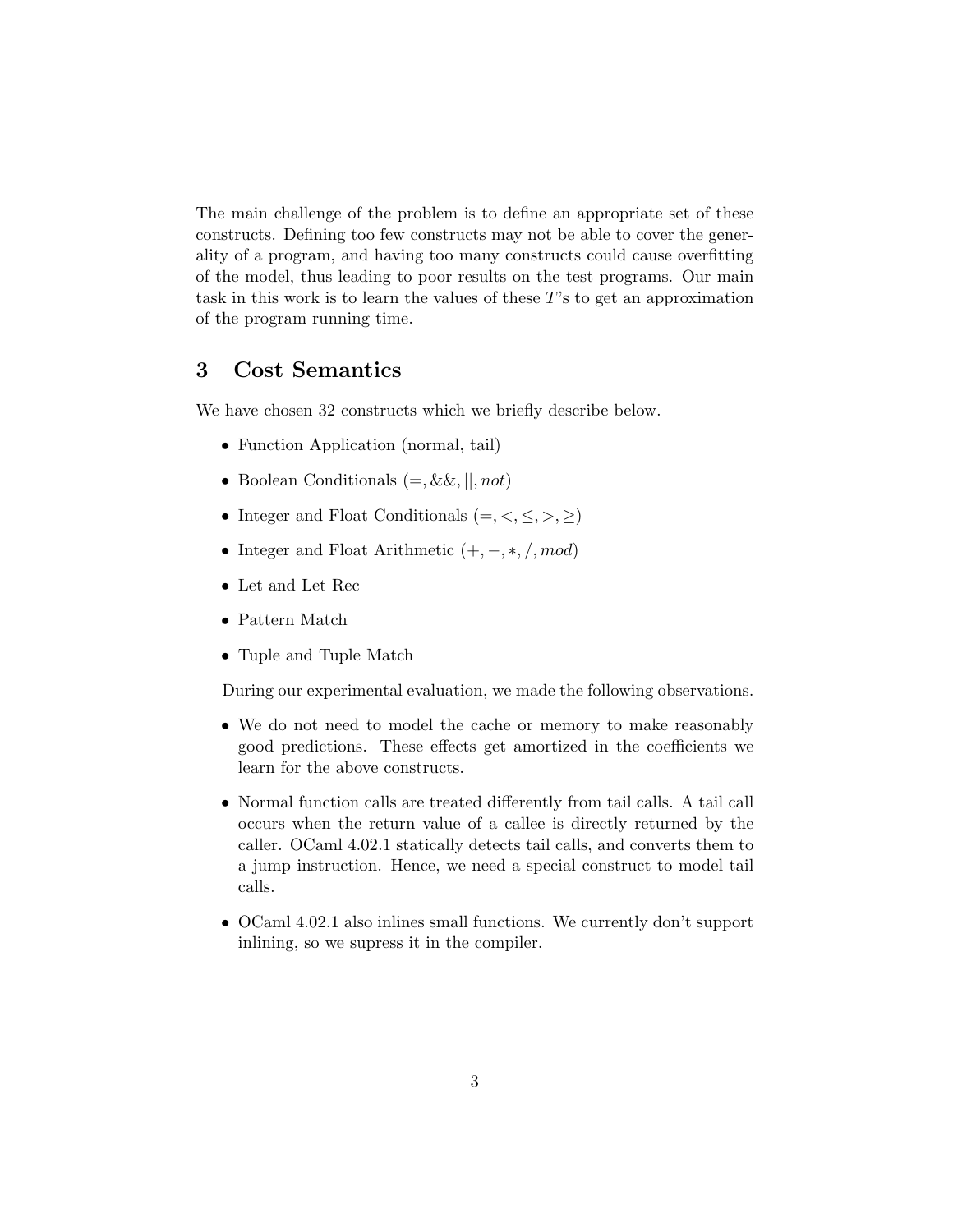#### 4 Training

We used a set of 64 carefully chosen, relatively simple training programs to learn the cost semantics. We have chosen a simple base file, which is a naive recursive program as follows.

let rec fbase  $n =$ if  $(n = 0)$  then 0 else fbase  $(n-1);$ 

We then chose two programs, both specializing in one construct to model the increase in running time over this base program. This is done in an attempt to isolate each construct from the rest, helping the machine learner to converge faster. For instance, the training program for integer addition looks as follows.

let rec fadd 
$$
n =
$$
  
if  $(n = 0)$  then 0 else  $1 + 1 + 1 +$  fadd  $(n-1)$ 

Now, during analysis, the machine learning algorithm understands that the increase in running time over the base program is caused primarily by integer addition, hence counting the number of extra additions gives us a precise estimate of the execution time for a single addition. Following this approach with each construct, we get a set of 64 simple training programs.

We have developed an OCaml interpreter which counts the number of executions of each of these constructs. We run each program with about 50 inputs from size 1000 to 50000, once with our interpreter to obtain the linear function like the one described in the example. We then run the program on 1.6 GHz Intel i5-5250U Dual Core processor with 16 GB RAM to measure its running time, i.e. the value that the linear function should have. Since the running times vary depending on OS scheduling, memory available, system calls, etc. we run each program 1000 times for each input to measure the average running time. We then run a linear regression algorithm to obtain the coefficients of this linear function, thus completing the training of the cost semantics.

#### 5 Results

Once we learn the cost semantics, we use simple but realistic programs for testing purposes. We run these test programs with our interpreter to obtain the linear function from our semantics. Now, plugging in the coefficients, we get an approximation of the program running time. We used about 40 test programs to measure the accuracy of our model. We ran the programs with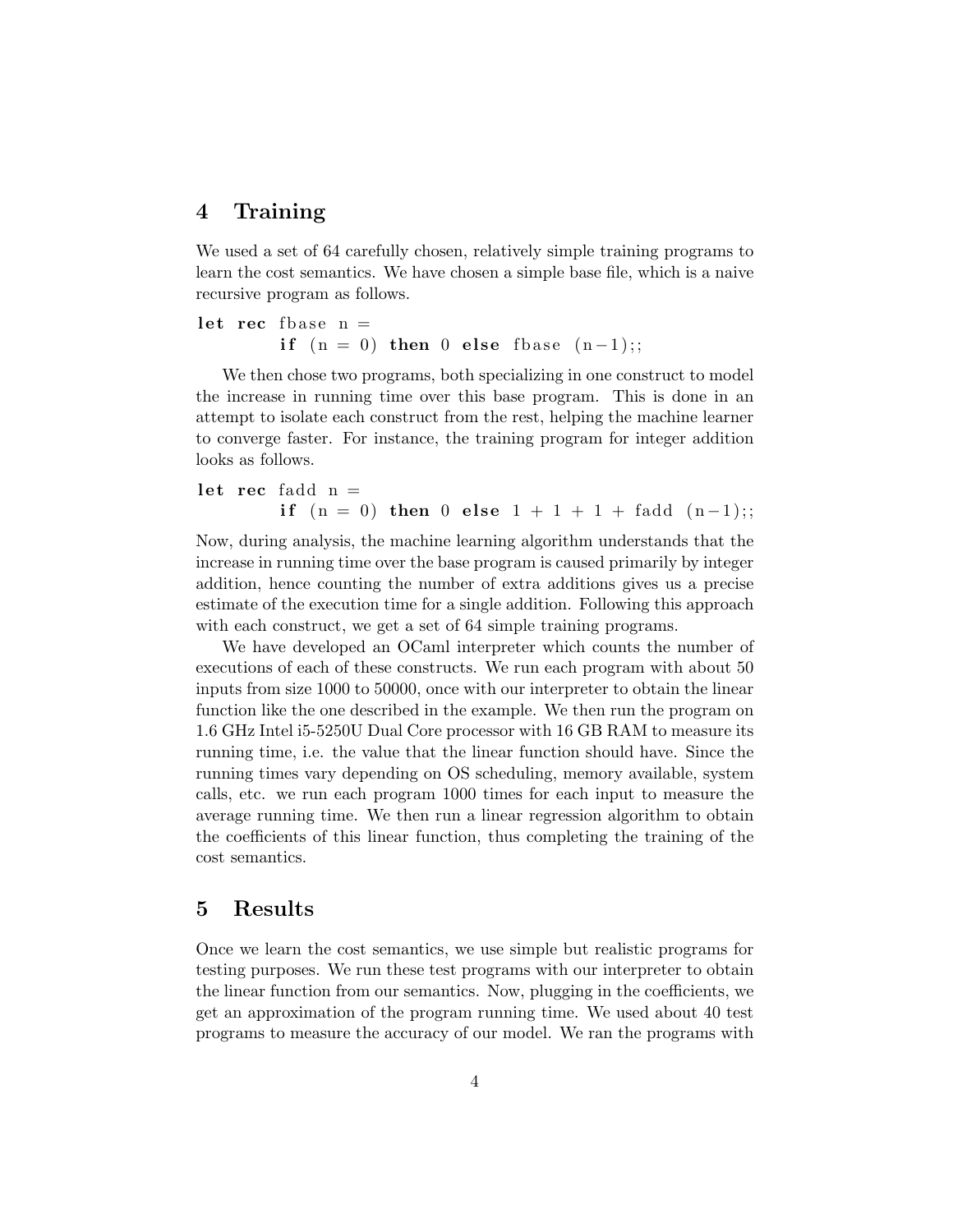varying input sizes in intervals of 1000, starting from 1000, but restricting the maximum size carefully to ensure that the GC is not called. As in training, we run each program 1000 times for each input to get the average running time. For each input, we compute the modeled running time and measure the average running time. The difference gives the error for one input, which is then averaged out over all input sizes. With the above configurations, we are able to model the actual running time of these test programs with an accuracy of about  $80 - 96\%$ . For instance, for our factorial example, the error was averaged out to  $+5.7\%$ . We list several other examples below.

- append (appends one list to another) Error  $= +16.1\%$
- drop (drops the last element of list) Error  $= +4.9\%$
- echelon (converts matrix to echelon form) Error =  $-9.1\%$
- isort (insertion sort of list) Error  $= -23.5\%$
- compress (compression algorithm on list) Error  $= +4.2\%$
- equal (checks two lists for equality) Error  $= +13.5\%$
- map (maps elements of list by an arbitrary function) Error =  $-7.3\%$
- rotate (rotates the list by a constant) Error  $= -11.6\%$

A positive error means our estimated time is higher than the actual running time and vice-versa. Hence, we are able to learn a cost semantics which models the running time of programs within a reasonable margin of error. One of the interesting contributions is that we are able to make predictions about complex OCaml programs, with a cost semantics learned from relatively simple training programs. Another interesting aspect is that most of the memory and cache effects get amortized in the learned coefficients, and we don't need additional modeling for these effects.

# 6 The Garbage Collector

With smaller inputs to the program, there are no calls to the garbage collector, and hence, the program running time can be effectively modeled using a linear function. With larger inputs, the garbage collector runs causing sudden significant jumps in the running time. Hence, we cannot model these running times using linear functions. If we just naively extend our model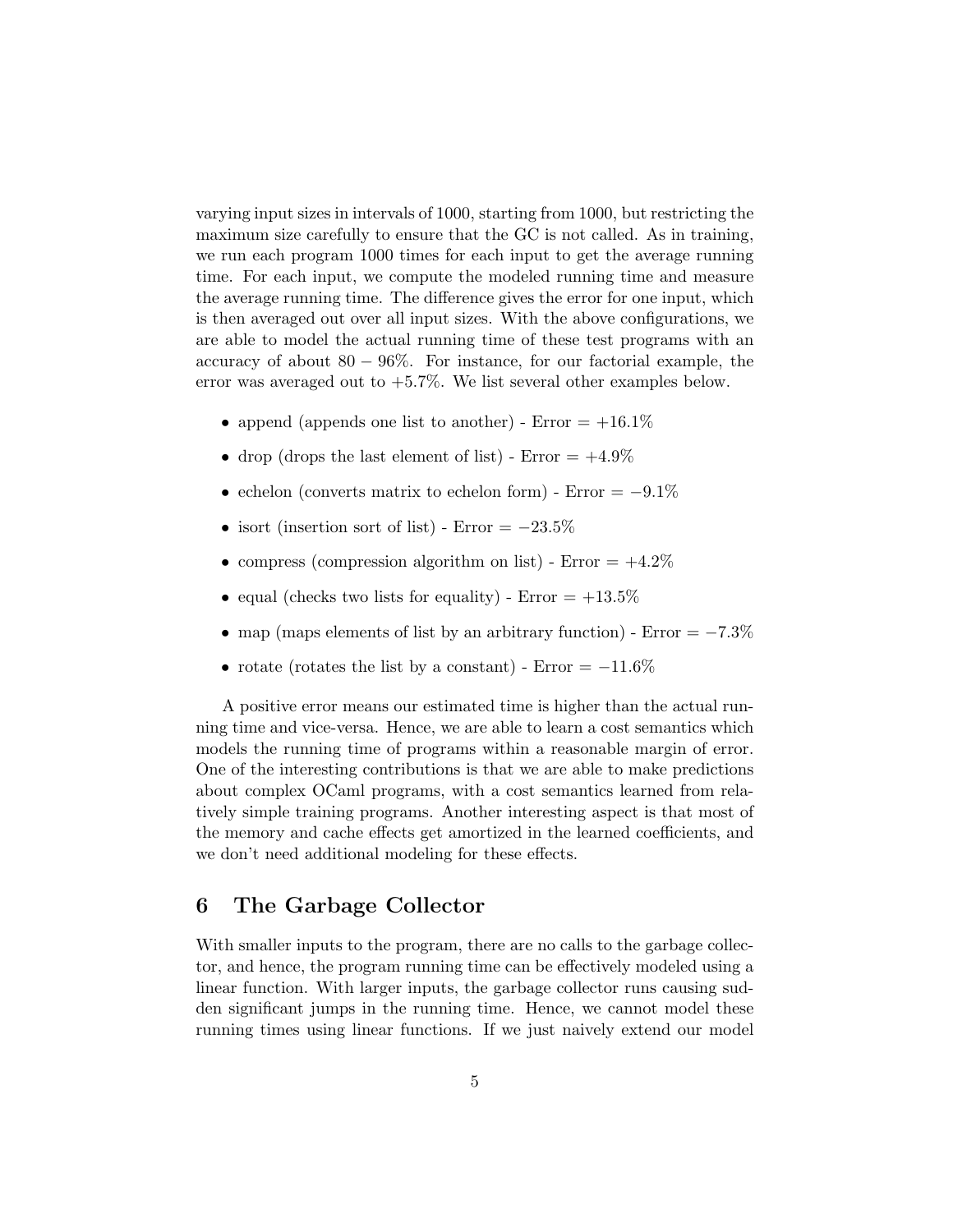with larger inputs, the margin of error increases significantly. We present some of our evaluation below.

- append Error  $= -27.0\%$
- drop Error  $= -26.2\%$
- isort Error  $= +142.4\%$
- factorial Error  $= +22.4\%$

Note that the functions append and drop are not written in a tail recursive manner, thus they call the GC several times during their execution. On the other hand, *isort* and *factorial* are tail recursive, and hence, make no calls to the GC. Hence, for append and drop, the actual running time starts out to be smaller than the modeled time (since we learned larger values for coefficients) but eventually goes above the modeled time after several jumps in running time. For *isort* and *factorial*, since there are no GC calls, the estimated time is always higher than the actual running time.

It is generally a difficult problem, to be able to model the input sizes where calls to the GC are made. Also, the number of GC calls varies significantly, in the training and testing programs, thus causing an even higher margin of error. Intuitively, we believe we can model the number of heap allocations done by the program using a linear function over these constructs but modeling the number of live cells requires more work and is currently subject of our research.

# 7 Conclusion and Future Work

We have developed an operational cost semantics to predict the running time of programs. Using existing techniques, we can even statically compute the symbolic frequency of each construct, hence, computing the actual symbolic running time of program statically. Obviously, the cost semantics need to be learned for a specific hardware, and in our experience, memory and cache effects get amortized in our cost semantics, hence, we don't have to add these features to our training model. We also believe that this approach can easily be extended to other programming languages like SML-NJ, and imperative languages like  $C, C++,$  Java since the connection between the high-level constructs and assembly code is essentially the same in all languages.

One of the challenges that remains to be addressed is the garbage collector, because it causes significant changes to running times if the program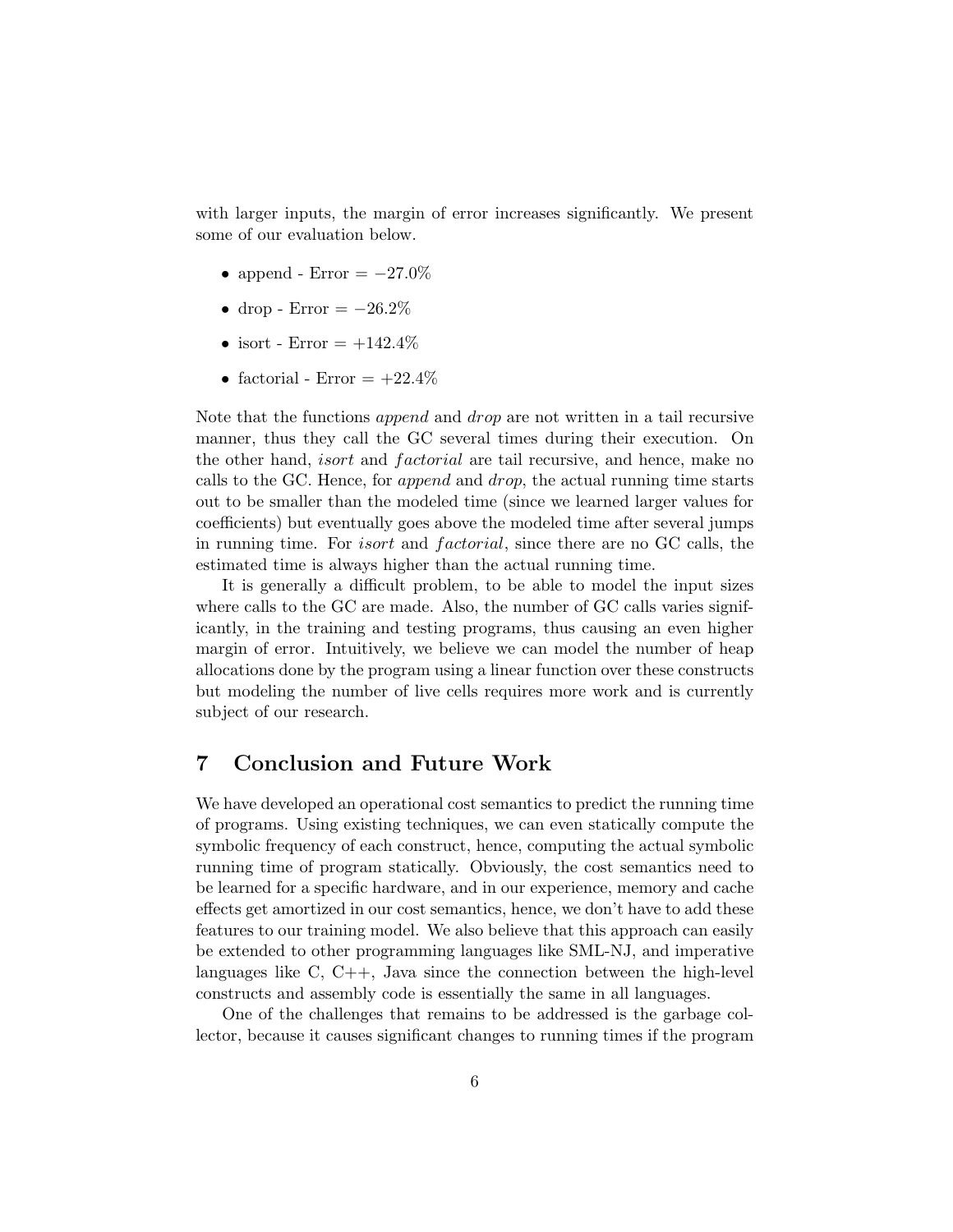is memory intensive. One approach is to observe that most of the memory cells are live for a very short duration, while only a few cells are live for a longer period of time [6, 10, 2]. If we consider the distribution of lifetime of memory cells, it is, in principle, similar to distributions with a decreasing failure rate (DFR) property [9, 1], where the probability of failure (equivalent of not being live) decreases with increasing lifetime. We believe we can model the memory behavior of programs by appropriately tuning the parameters of these DFR distributions. We are currently pursuing this idea to model the garbage collector.

#### References

- [1] K Adamidis and S Loukas. A lifetime distribution with decreasing failure rate. Statistics & Probability Letters,  $39(1):35-42$ , 1998.
- [2] Cagdas Bozman, Michel Mauny, Fabrice Le Fessant, and Thomas Gazagnaire. Study of ocaml programs memory behavior. OCaml Users and Developers, 2012.
- [3] Damien Doligez, Alain Frisch, Jacques Garrigue, Didier Rémy, and Jérôme Vouillon. The ocaml system release 4.03. http://caml.inria. fr/pub/docs/manual-ocaml/.
- [4] Neil B. Harrison and Avaya Labs. A Study of Extreme Programming in a Large Company.
- [5] Michael Isard, Vijayan Prabhakaran, Jon Currey, Udi Wieder, Kunal Talwar, and Andrew Goldberg. Quincy: Fair scheduling for distributed computing clusters. In Proceedings of the ACM SIGOPS 22Nd Symposium on Operating Systems Principles, SOSP '09, pages 261–276, New York, NY, USA, 2009. ACM.
- [6] Jin-Soo Kim and Yarsun Hsu. Memory system behavior of java programs: Methodology and analysis. In Proceedings of the 2000 ACM SIGMETRICS International Conference on Measurement and Modeling of Computer Systems, SIGMETRICS '00, pages 264–274, New York, NY, USA, 2000. ACM.
- [7] M.S. Miller, E.D. Tribble, N. Hardy, and C.T. Hibbert. Diverse goods arbitration system and method for allocating resources in a distributed computer system, June 17 1997. US Patent 5,640,569.